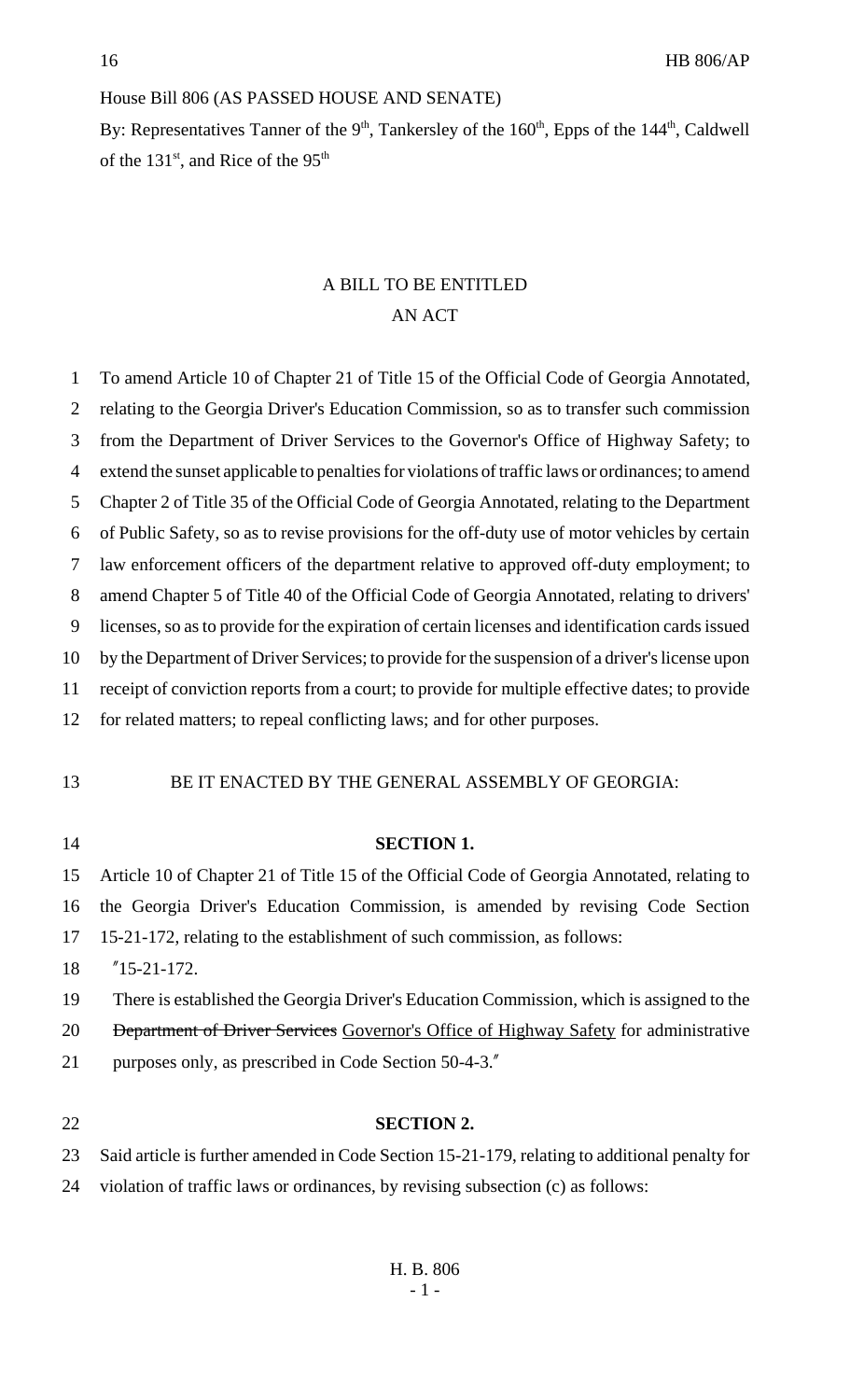16 HB 806/AP

| 25 | $\degree$ (c) This Code section shall be repealed in its entirety on <del>June 30, 2016</del> June 30, 2019, |
|----|--------------------------------------------------------------------------------------------------------------|
| 26 | unless extended by an Act of the General Assembly."                                                          |

| 27 | <b>SECTION 3.</b>                                                                               |
|----|-------------------------------------------------------------------------------------------------|
| 28 | Chapter 2 of Title 35 of the Official Code of Georgia Annotated, relating to the Department     |
| 29 | of Public Safety, is amended in Article 1 by adding a new Code section to read as follows:      |
| 30 | $\frac{\cancel{0}75 - 2 - 15}{\cancel{0}15}$                                                    |
| 31 | $(a)(1)$ Certified law enforcement officers employed by the department may use a                |
| 32 | department motor vehicle while working an off-duty job if such job requires vested police       |
| 33 | powers as a condition of employment, has been approved by the commissioner, and has             |
| 34 | been determined by the commissioner to be in furtherance of the department's mission            |
| 35 | and service to the state. Department motor vehicles used for off-duty employment shall          |
| 36 | not be used at any political function.                                                          |
| 37 | (2) Except as otherwise provided for in this subsection, department motor vehicles shall        |
| 38 | be used only in discharge of official duties.                                                   |
| 39 | (3) Any other equipment shall be used only with the express written approval of the             |
| 40 | commissioner. The commissioner shall adopt rules and regulations governing the use of           |
| 41 | equipment subject to approval of the Board of Public Safety.                                    |
| 42 | (b) The commissioner, in his or her sole discretion, in granting approval for such off-duty     |
| 43 | job in which a departmental motor vehicle is used, prior to the use of such vehicle, shall      |
| 44 | determine whether the off-duty employer provided for in subsection (a) of this Code             |
| 45 | section shall reimburse the department for use of the vehicle. When reimbursement is            |
| 46 | required, such off-duty employer shall enter into a written agreement with the department       |
| 47 | to pay an amount determined by the commissioner to be sufficient to reimburse the               |
| 48 | department for the use of the vehicle and to pay the off-duty employee sufficient               |
| 49 | compensation. Pursuant to such agreement, the department shall pay the employee of the          |
| 50 | department the compensation earned on off-duty employment whenever such employee                |
| 51 | performs such service in a department motor vehicle; provided, however, that such               |
| 52 | compensation shall not be characterized as direct employment compensation but shall be          |
| 53 | paid as services under contract.                                                                |
| 54 | (c) Employees of the department operating a department motor vehicle pursuant to this           |
| 55 | Code section shall be deemed to be acting within the scope of their official duties and         |
| 56 | employment within the meaning of Code Section 50-21-20, et seq., and the commissioner           |
| 57 | of administrative services shall provide liability coverage for claims arising out of such use. |
| 58 | The commissioner shall adopt rules and regulations governing the use of equipment subject       |
| 59 | to approval of the Board of Public Safety."                                                     |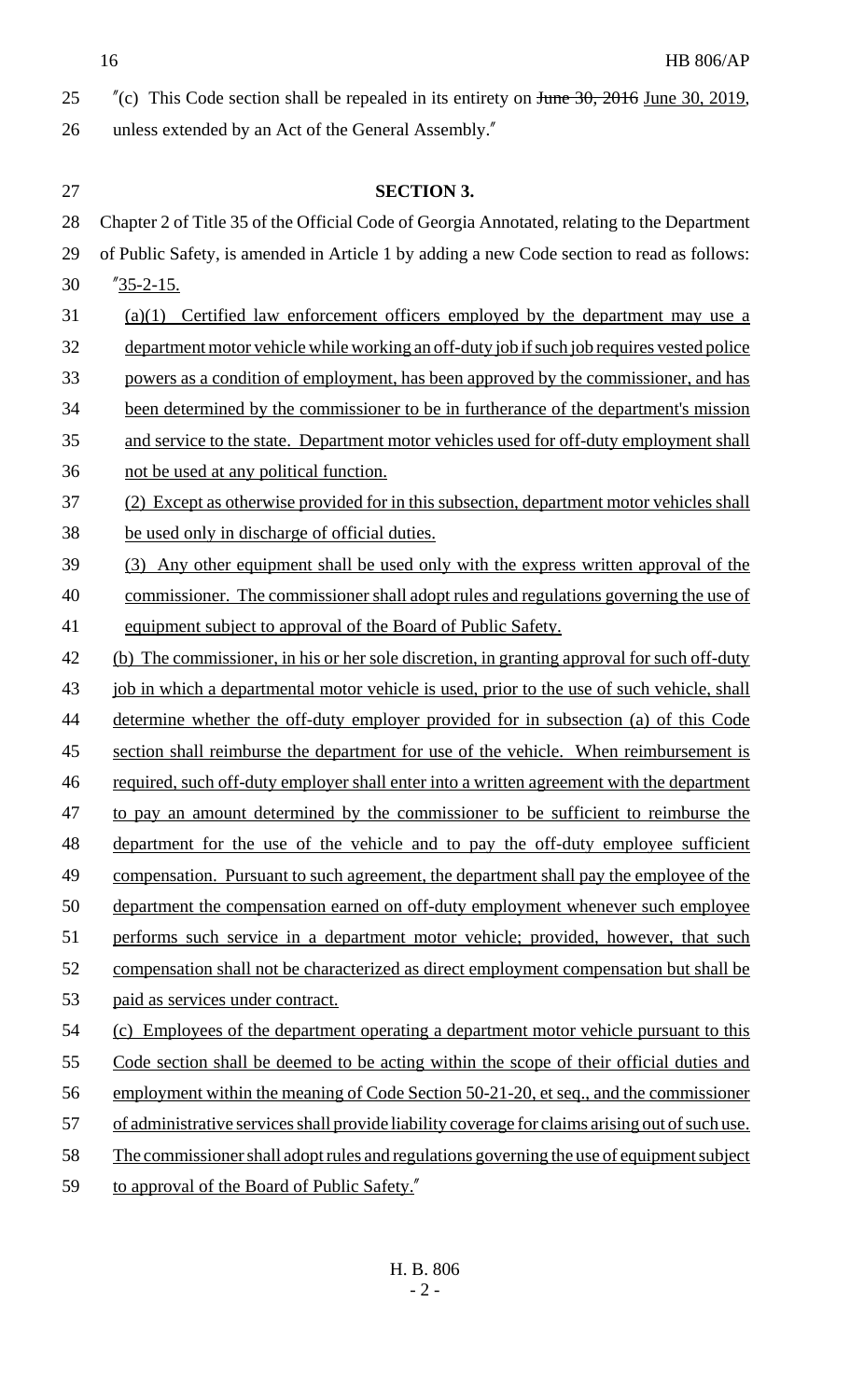|    | 16<br><b>HB 806/AP</b>                                                                          |
|----|-------------------------------------------------------------------------------------------------|
| 60 | <b>SECTION 4.</b>                                                                               |
| 61 | Said chapter is further amended by deleting in its entirety Code Section 35-2-56, relating to   |
| 62 | use of motor vehicles or other equipment by members of the Uniform Division, and                |
| 63 | designating such Code section as reserved.                                                      |
|    |                                                                                                 |
| 64 | <b>SECTION 5.</b>                                                                               |
| 65 | Said chapter is further amended in Code Section 35-2-101, relating to relating to jurisdiction, |
| 66 | duties and powers, use of dogs to detect controlled substances, and off-duty use vehicles, by   |
| 67 | deleting subsection (e) in its entirety.                                                        |
| 68 | <b>SECTION 6.</b>                                                                               |
| 69 | Said chapter is further amended by deleting in its entirety Code Section 35-2-123, relating     |
| 70 |                                                                                                 |
|    | to use of vehicles by off-duty law enforcement officer, and designating such Code section       |
| 71 | as reserved.                                                                                    |
| 72 | <b>SECTION 7.</b>                                                                               |
| 73 | Chapter 5 of Title 40 of the Official Code of Georgia Annotated, relating to drivers' licenses, |
| 74 | is amended by revising Code Section 40-5-32, relating to expiration and renewal of licenses     |
| 75 | and reexamination requirements, as follows:                                                     |
| 76 | $"40-5-32.$                                                                                     |
| 77 | $(a)(1)$ Except as otherwise provided in this Code section, every driver's license shall        |
| 78 | expire on the licensee's birthday in the fifth eighth year following the issuance of such       |
| 79 | license. Notwithstanding the foregoing, any commercial driver's license that contains an        |
| 80 | H or X endorsement as defined in subsection (c) of Code Section 40-5-150 shall expire           |
| 81 | on the date of expiration of the licensee's security threat assessment conducted by the         |
| 82 | Transportation Security Administration of the United States Department of Homeland              |
| 83 | Security. An applicant for a Class C, E, F, or M noncommercial driver's license who is          |
| 84 | under age 60 shall at the applicant's option apply for a license which shall expire on the      |
| 85 | licensee's birthday in the fifth or eighth year following the issuance of such license.         |
| 86 | Every such license shall be renewed on or before its expiration upon application, payment       |
| 87 | of the required fee, and, if applicable, satisfactory completion of the examination required    |
| 88 | or authorized by subsection (c) of this Code section.                                           |
| 89 | (2) Except as otherwise provided by subsection (c) of this Code section, every veteran's.       |
| 90 | or honorary, or distinctive license shall expire on the licensee's birthday in the eighth year  |
| 91 | following the issuance thereof until the holder reaches age 65 and shall thereafter be          |
| 92 | subject to renewal pursuant to paragraph (1) of this subsection on or before his or her         |
| 93 | birthday every five years. The department may allow a veteran, or honorary, or                  |
|    |                                                                                                 |
|    | H. B. 806                                                                                       |

- 3 -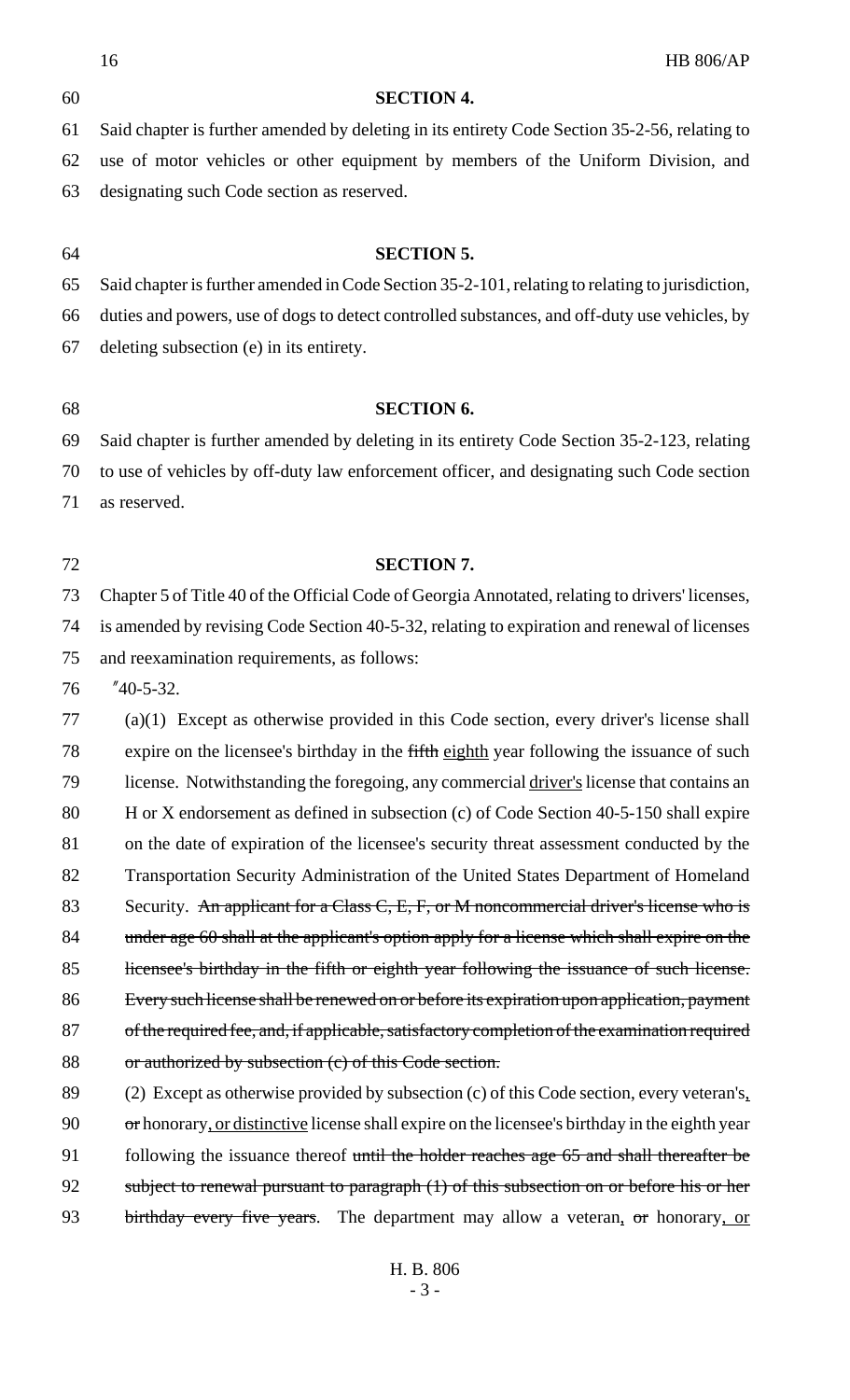distinctive license holder to retain his or her expired veteran's, or honorary, or distinctive license as a souvenir. (3) Every driver's license shall be renewed on or before its expiration date upon application, payment of the required fee, and, if applicable, satisfactory completion of the examination required by subsection (c) of this Code section. Nothing in this Code section shall be interpreted as affecting the rights and privileges of any person holding a veteran's, honorary, or distinctive license, or authorizing the imposition of a charge or fee 101 for the issuance or renewal of such licenses. (4) The commissioner shall issue such rules and regulations as are required to enforce this subsection. (b) An application for driver's license renewal may be submitted by means of: (1) Personal appearance before the department; or (2) Subject to rules or regulations of the department which shall be consistent with considerations of public safety and efficiency of service to licensees, means other than such personal appearance which may include without limitation by mail or electronically. The department may by such rules or regulations exempt persons renewing drivers' 110 licenses under this paragraph from the license surrender requirement of subsection (c) of

- Code Section 40-5-20.
- (c)(1) The department shall require every person who is age 64 or older applying for 113 issuance or renewal of a driver's license to take and pass successfully such test of his or her eyesight as the department shall prescribe.

 (2) The commissioner may issue such rules and regulations as are necessary to 116 implement this subsection."

#### **SECTION 8.**

 Said chapter is further amended in Code Section 40-5-53, relating to reporting of convictions to the department, destruction of license by department, and requirements for issuance of new license in certain instances, by revising subsection (b) as follows:

 "(b) $(1)$  Every court in each county of this state having jurisdiction over offenses committed under this chapter and Chapter 6 of this title or any other law of this state or ordinance adopted by a local authority regulating the operation of motor vehicles on highways shall forward to the department, within ten days after the conviction of any person in such court for a violation of any such law other than regulations governing speeding in a noncommercial motor vehicle for which no points are assigned under Code 127 Section 40-5-57, standing, or parking, a uniform citation form authorized by Article 1 of Chapter 13 of this title. Notwithstanding any other provision of this title, in satisfaction of the reporting requirement of this subsection, the courts of this state shall transmit the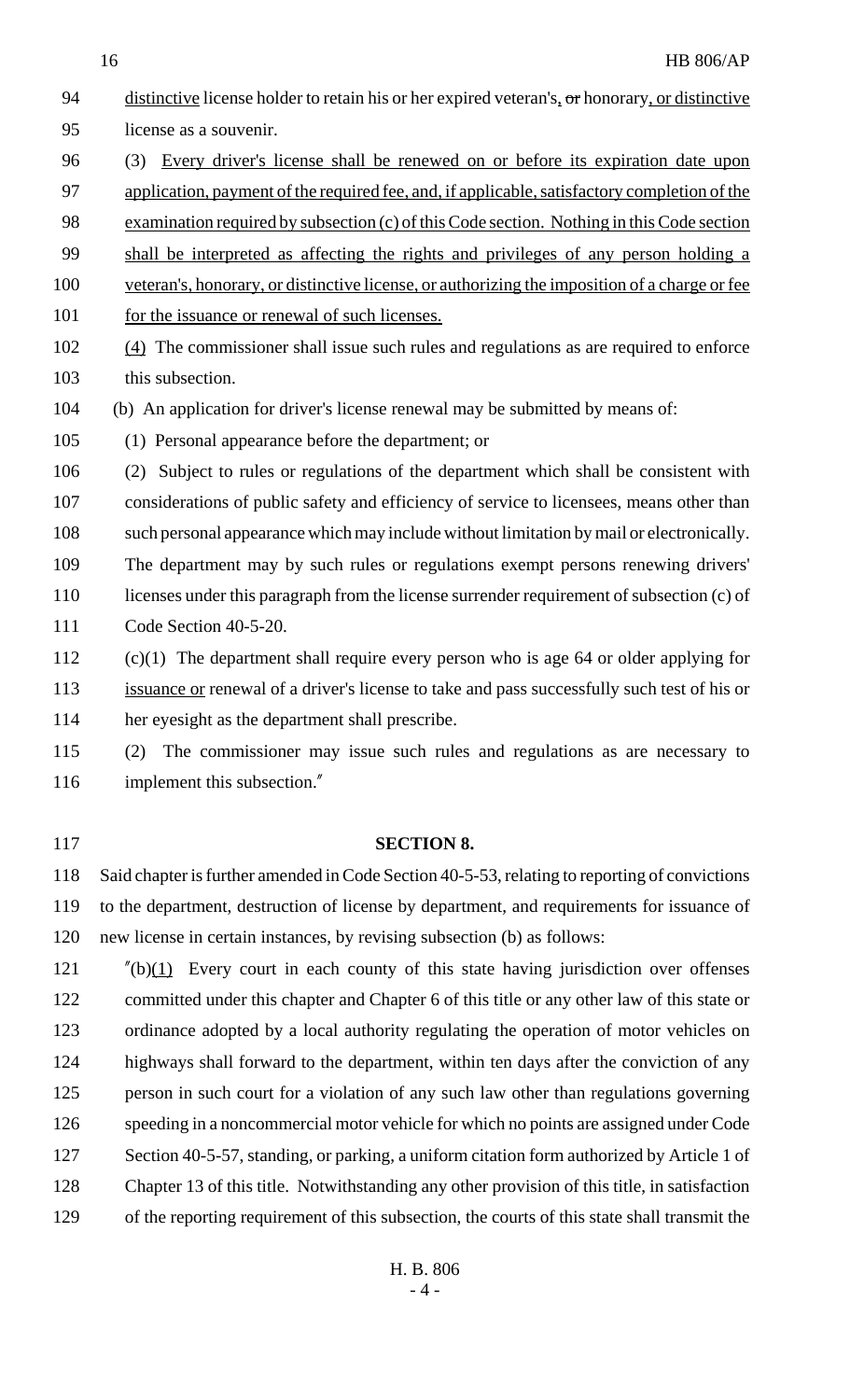information contained on the uniform citation form by electronic means, using the electronic reporting method approved by the department. Subject to appropriations by the General Assembly, the department shall pay to the clerk of the court forwarding the 133 required report  $40¢$  for each report transmitted electronically in a timely manner as required in this subsection; and notwithstanding any general or local law to the contrary, the clerk shall pay such fees over to the general fund of the city or county operating the 136 court.

- 137 (2) Except as otherwise provided for in paragraphs (3) and (4) of this subsection, a report 138 of any conviction received by the department two or more years after the date of final 139 disposition shall be noted on a person's driving record and such conviction shall be made 140 available in accordance with Code Sections 40-5-2 and 40-5-155. No such conviction 141 shall result in the suspension of a driver's license as such term is defined in 142 paragraph (17) of Code section 40-5-1, provided that the department determines that two 143 or more years have elapsed since the date the driver's license was surrendered in 144 accordance with the provisions set forth in subsection (e) of Code Section 40-5-61 and 145 no new driver's license was subsequently issued.
- 146 (3) A report of any conviction for an offense covered under Code Section 40-5-54, or 147 Code Sections 40-6-391 through 40-6-395, or violating a federal law or regulation or the 148 law of any state or a valid municipal or county ordinance substantially conforming to any 149 offense covered under Code Section 40-5-54 or Code Sections 40-6-391 through 150 40-6-395, regardless of the date such report of conviction is received by the department, 151 shall be considered for purposes of revoking a driver's license in accordance with Code 152 Section 40-5-58. 153 (4) Any report of any conviction for a violation of Article 7 of this chapter, regardless
- 154 of the date such report of conviction is received by the department, shall be considered
- 155 for purposes of disqualifying a person's commercial driver's license, commercial driver
- 156 instruction permit, or commercial driving privileges in accordance with Code Section
- $157 \frac{40-5-151."}{40}$
- 

### 158 **SECTION 9.**

- 159 Said chapter is further amended in Code Section 40-5-100, relating to personal identification 160 cards, by revising subsection (b) as follows:
- 161 "(b) The An identification card issued pursuant to this Code section shall be valid for a 162 period of five or eight years, at the option of the applicant, and shall bear the signatures of 163 the commissioner and the Governor, and shall bear an identification card number which
- 164 shall not be the same as the social security number."